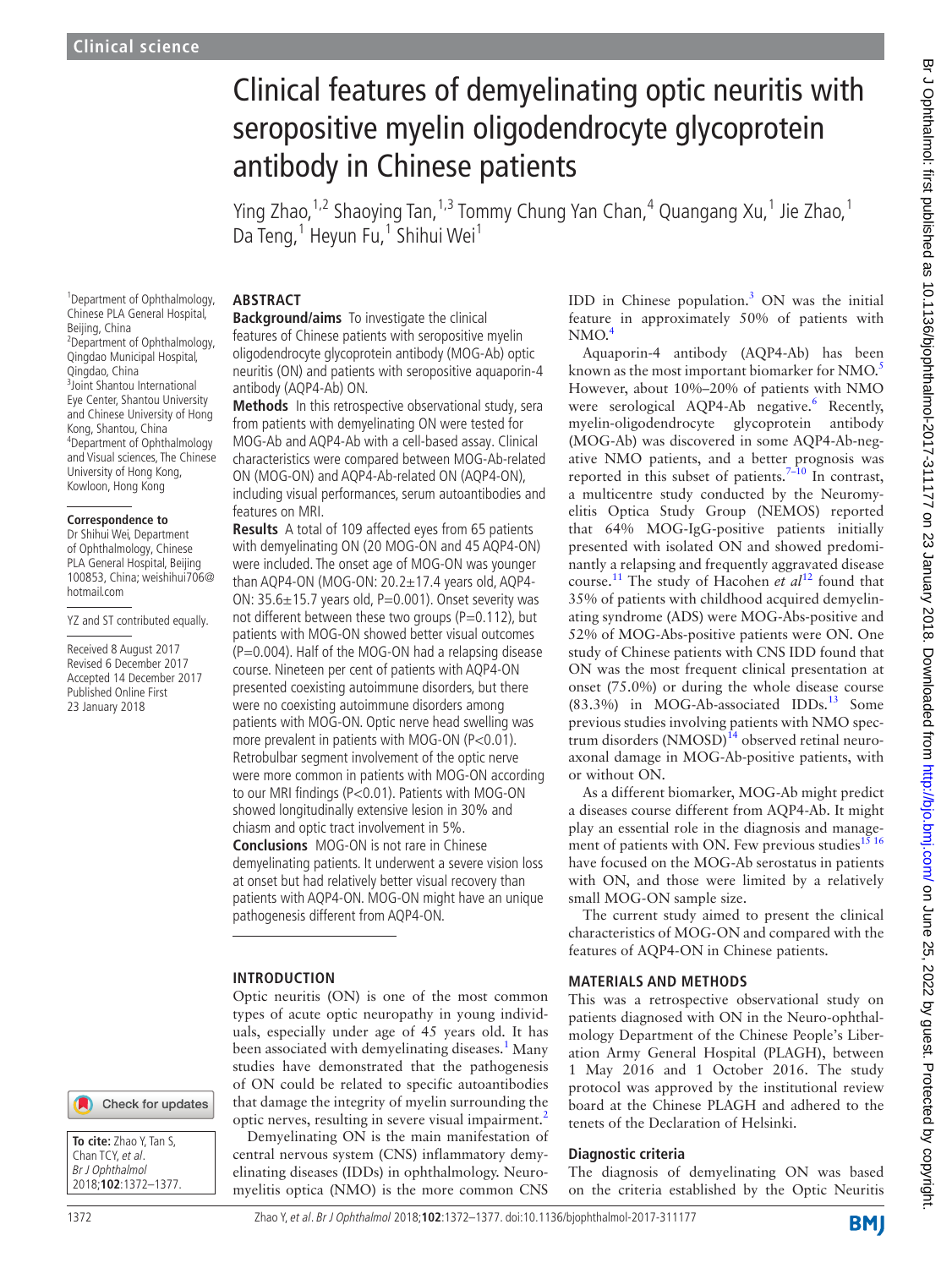Br J Ophthalmol: first published as 10.1136/bjophthalmol-2017-311177 on 23 January 2018. Downloaded from http://bjo.bmj.com/ on June 25, 2022 by guest. Protected by copyright Br Johnalmol: first published as 10.1136/bjophthalmol-2017-311177 on 23 January 2018. Downloaded from/ bu bhiliship.//bjo.bmj.com/ on June 25, 2022 by guest. Protected by copyright

Treatment Trial (ONTT) Group: (1) acute vision loss involving one or both eyes with or without eye pain; (2) presence of a relative afferent pupillary defect or presence of visual evoked potential abnormalities; and (3) abnormal visual field consistent with optic neuropathy. $1$ 

Subjects who fulfilled any of the following criteria were excluded: (1) any secondary or other types of optic neuropathy, for example, compressive, vascular, toxic, metabolic, infiltrative or hereditary optic neuropathy; (2) corneal opacity, dense cataract and glaucoma, vitreous or retinal diseases; or (3) no positive response to serological tests of AQP4-Ab or MOG-Ab with cellbased assay.

#### **Laboratory examinations**

Results of blood tests on all study subjects were collected, including erythrocyte sedimentation rate and C reaction protein analyses, total antinuclear antibodies (ANAs) titre, Sjögren's syndrome A (SSA)/B (SSB), proliferating-cell nuclear antigen, antineutrophil cytoplasmic antibodies, rheumatoid factor and major histocompatibility complex-B27 (HLA-B27). The thyroperoxidase antibody and thyroglobulin antibody was tested by chemiluminescence immunoassay. Additionally, results of cerebrospinal fluid (CSF) tests were also collected, including cell counts, levels of total protein, glucose and chloride, as well as oligoclonal band (OCB) examination. The criteria of elevation in CSF tests were defined as: white cell count elevated: white cell count >10/ $\mu$ L; protein elevated: protein >400 mg/L; IgG level elevated: IgG level >3.4mg/dL.

#### **AQP4-Ab and MOG-Ab assays**

Patients with demyelinating ON underwent serum tests for anti-AQP4-IgG and anti-MOG-IgG with cell-based assay (CBA). The procedure of AQP4 antibody detection in living cells was described previously.<sup>[18](#page-4-13)</sup> In terms of MOG antibodies testing, live HEK-293 cells were transiently transfected with a plasmid containing full-length human MOG cDNA before it exposed to the patients' diluted serum. Goat antihuman IgG labelled with Alexa488 was used as a secondary antibody. Two independent and masked evaluators identified the scores as positive or negative. The serums were titrated in 1:10 dilutions afterwards to determine the highest dilution level where scores remain positive.

#### **Ophthalmic examinations and therapy**

All subjects received a series of ophthalmic examinations, including the relative afferent papillary defect test, the slit-lamp biomicroscopy examination, intraocular pressure document and the fundus evaluation. Best-corrected logarithm of the minimum angle of resolution (LogMAR) visual acuity (VA) was performed on the standard table at 5 m distance. For those subjects who were unable to read letters at 1 m distance, they would be further examined by finger counts, hand movements or perceiving light. The retinal thickness was assessed by the high-definition spectral-domain optical coherence tomography (Carl Zeiss Meditec, Dublin, Ohio, USA). The orbit, brain and spinal MRI were also preformed and evaluated according to Paty criteria<sup>[19](#page-4-14)</sup> using MRI-3.0T (TW1WSPEED HDXT, Georgia, USA) with postcontrast T1-weighted conventional spin-echo (repetition time  $(TR)=680$  ms; echo time  $(TE)=14$  ms, field of view  $(FOV)=24$ , slice thickness=3.0, interleaved) at 5min after the intravenous administration of 0.1mmoL/kg gadopentetate dimeglumine. All patients were treated with intravenous methylprednisolone and oral steroids therapy in acute phase.

<span id="page-1-0"></span>**Table 1** Comparison of demographic characters between the patients with MOG-ON and AQP4-ON

|                                              | <b>MOG-ON</b> | AOP4-ON       | P value       |
|----------------------------------------------|---------------|---------------|---------------|
| Number of patients (N)                       | 20            | 45            |               |
| Number of affected eyes (N, %)               | 34/40, 68     | 75/90, 83.3   | $0.812*$      |
| Ethnicity (Han Chinese) N, %)                | 20/20, 100    | 44/45, 97.8   | $0.692+$      |
| Sex (female, N, %)                           | 14/20, 70     | 42/45, 93.3   | $0.034*$      |
| Age (years, mean±SD)                         |               |               |               |
| At first attack                              | 20.2 (17.4)   | 35.6 (15.7)   | $0.001 \pm$   |
| At sampling                                  | 22(17.5)      | 39.7 (15.2)   | $< 0.001 \pm$ |
| Age at first attack <18 years (N, %)         | 13/20, 65     | 5/45, 11      | $< 0.001*$    |
| Observation time (months,<br>$mean \pm SD$ ) | $29.0 + 32.5$ | $51.0 + 65.9$ | $0.076 \pm$   |

\*Pearson  $\chi^2$  test.

†Fisher's exact test.

‡Independent t-test.

AQP4, aquaporin-4; AQP4-ON, AQP4 antibody-associated ON; MOG, myelin oligodendrocyte glycoprotein; MOG-ON, MOG antibody-associated ON; ON, optic neuritis.

#### **Statistical analysis**

Differences of continuous data were compared by independent t-test (normal distribution) or Mann-Whitney U test (non-normal distribution). Normality of the data was tested using Shapiro-Wilk test. Categorical data were compared using Pearson  $\chi^2$ test or Fisher's test. A two-tailed P value <0.05 was considered statistically significant. All statistical analyses were performed using SPSS software (V.17.0).

### **Results**

#### **Demographic manifestations**

A total of 65 patients (109 affected eyes) were recruited in this study, consisting of 20 patients (30.8%) with serological positive MOG antibodies (MOG-ON) and 45 patients (69.2%) with serological positive AQP4 antibodies (AQP4-ON). The patients with MOG-ON had a younger age of disease onset at  $20.2 \pm 17.4$ years old (range: 5–63 years old) compared with the AQP4-ON group with a mean age of onset at  $35.6 \pm 15.7$  years old (range: 8–72 years old) ( $P=0.001$ ). In addition, MOG-ON group presented a higher percentage of juvenile patients (<18 years) (MOG-ON: 65%, AQP4-ON: 11%p<0.001). There were 70% (14/20) female patients in the MOG-ON group, whereas 90% (42/45) were female in the AQP4-ON group (P=0.034). Shorter observation time was noticed in MOG-ON group with 29.0±32.5 months (range: 5.0 months to 137.0 months), comparing with the AQP4-ON group with  $51.0\pm65.9$  months (range: 5.0 months to 220.0 months), but this difference was not statistically significant ( $P=0.076$ ) [\(table](#page-1-0) 1).

#### **Comparison of clinical features according to antibody status**

[Table](#page-2-0) 2 summarised the clinical features of the MOG-ON and AQP4-ON groups. Forty-five per cent patients presented bilateral involvement at initial onset of ON in the MOG-ON group, while  $37.8\%$  in the AQP4-ON groups (P=0.583). A slightly higher proportion of patients with MOG-ON (80%) presented optic disc swelling compared with the AQP4-ON group (20%) (P<0.001). Recurrent episodes occurred in half of the cases in the MOG-ON group and 71.7% of patients in the AQP4-ON group  $(P=0.100)$ . The interval time from the first to the second attack was 28.6±30.1 months (range: 5–96 months) in the MOG-ON group, whereas  $31.1 \pm 35.3$  months (range:  $3-132$  months) in the AQP4-ON group ( $P=0.842$ ). There was no significant difference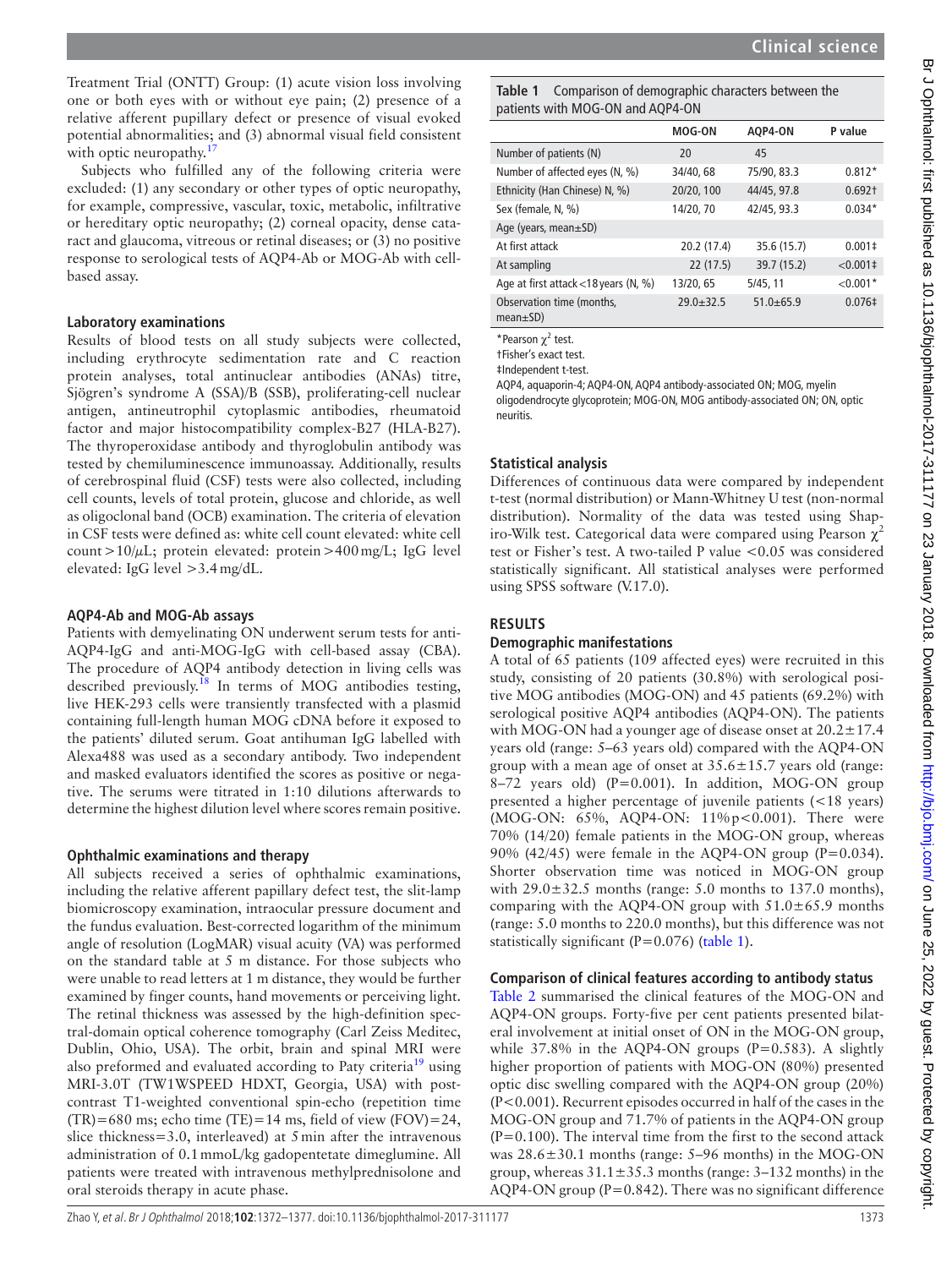<span id="page-2-0"></span>

| <b>Table 2</b> Comparison of clinical features between the patients with |
|--------------------------------------------------------------------------|
| MOG-ON and AQP4-ON                                                       |

|                                                                            | <b>MOG-ON</b> | AQP4-ON         | P value            |
|----------------------------------------------------------------------------|---------------|-----------------|--------------------|
| Number of patients (N)                                                     | 20            | 45              |                    |
| Number of affected eyes (N, %)                                             | 34/40, 68     | 75/90, 83.3     | $0.812*$           |
| Recurrent ON onset (N, %)                                                  | 10/20, 50     | 32/45, 71.1     | $0.100*$           |
| Times of ON attacks $\geq$ 3 (N, %)                                        | 6/20, 30      | 18/45, 40       | $0.441*$           |
| Time of first to second attack (months,<br>$mean \pm SD$ )                 | $28.6 + 30.1$ | $31.1 \pm 35.3$ | 0.842 <sup>†</sup> |
| Bilateral ON at first ON attack (N, %)                                     | 9/20, 45      | 17/45, 37.8     | $0.583*$           |
| Optic nerve head swelling (N, %)                                           | 16/20, 80     | 9/45, 20        | $< 0.001*$         |
| Severe visual loss (<0.1) at onset,<br>number of eyes (N, %)               | 22/40.55      | 36/90, 40       | $0.112*$           |
| Severe visual loss (<0.1) at Nadir,<br>number of eyes (N, %)               | 27/40, 67.5   | 64/90, 71.1     | $0.678*$           |
| Severe visual loss $(0.1)$ at latest<br>follow-up, number of eyes $(N, %)$ | 8/40, 20      | 42/90, 46.7     | $0.004*$           |

\*Pearson  $\chi^2$  test.

†Independent t-test.

AQP4-ON, aquaporin-4 antibody-associated ON; ON, optic neuritis; MOG-ON,

myelin oligodendrocyte glycoprotein antibody-associated ON.

in the number of eyes with severe visual loss (defined as best-corrected VA (BCVA)  $< 0.1$ ) at Nadir between the two groups. Interestingly, the visual acuity outcomes of patients with MOG-ON were significantly better than patients with AQP4-ON from the Nadir episode, representing fewer cases suffered from severe visual loss (BCVA  $< 0.1$ ) at the latest follow-up in the MOG-ON group (MOG-ON: 20%, AQP4-ON: 46.7%, P=0.004).

#### **Comparison of laboratory findings, according to antibody status**

Comparison of laboratory findings between the patients with MOG-ON and patients with AQP4-ON was summarised in [table](#page-2-1) 3. There were 42.2% of patients with AQP4-ON presented coexisting autoimmune disorders, including seropositivity of

<span id="page-2-1"></span>

| Comparison of laboratory findings in the patients with<br>Table 3<br>MOG-ON and AQP4-ON |               |             |                    |  |
|-----------------------------------------------------------------------------------------|---------------|-------------|--------------------|--|
|                                                                                         | <b>MOG-ON</b> | AQP4-ON     | P value            |  |
| Number of patients, n                                                                   | 20            | 45          |                    |  |
| Coexisting autoimmunity, no. (%)                                                        | 0/20, 0       | 19/45, 42.2 | $0.001*$           |  |
| <b>ANA</b>                                                                              | 0/20, 0       | 16/45, 35.6 | $0.006*$           |  |
| Anti-SSA                                                                                | 0/20, 0       | 10/45, 22.2 | $0.055*$           |  |
| Anti-SSB                                                                                | 0/20, 0       | 4/45, 8.9   | $0.414*$           |  |
| HLA-B27                                                                                 | 0/20, 0       | 4/45, 8.9   | $0.414*$           |  |
| Thyroperoxidase and thyroglobulin<br>antibodies                                         | 0/20, 0       | 3/45, 6.7   | $0.547+$           |  |
| <b>CSF</b> analysis                                                                     |               |             |                    |  |
| White cell count elevated                                                               | 1/20, 5       | 5/45, 11.1  | $0.748*$           |  |
| Protein elevated                                                                        | 0/20, 0       | 3/45, 6.7   | 0.547 <sup>†</sup> |  |
| IgG level elevated                                                                      | 0/20, 0       | 2/45, 4.4   | $>0.999$ t         |  |
| OCB positive                                                                            | 1/20, 5       | 0/45, 0     | 0.308†             |  |

\*Pearson  $\chi^2$  test.

ANA, antinuclear antibodies; anti-SSA, anti-Sjögren syndrome A antibodies; anti-SSB, anti-Sjögren syndrome B antibodies; AQP4-ON, aquaporin-4 antibody-associated ON; CSF, cerebrospinal fluid; HLA-B27, histocompatibility complex-B27; MOG-ON, myelin oligodendrocyte glycoprotein antibody-associated ON; OCB, oligoclonal band; ON, optic neuritis.

anti-SSA/SSB antibody, anti-ANA, HLA-B27 antibodies and thyroid-related autoantibodies, but no coexisting autoimmune disorders in patients with MOG-ON ( $P=0.001$ ). In terms of the CSF tests, elevated protein levels occurred in 6.7% of patients with AQP4-ON, but not in patients with MOG-ON (P=0.547). White cell counts were raised in 11.1% of patients with AQP4- ON, and in 5% of patients with MOG-ON (P=0.748). There was one patient with MOG-ON responded positive for OCBs, whereas none in AQP4-ON samples  $(P=0.308)$ .

#### **Comparison of MRI manifestation according to antibody status**

All of the involved optic nerves were revealed for T2 hyperintensity (with or without enhancement) through MRI. An example of abnormal findings on the MRI of optic nerve in a MOG-ON and a AQP4-ON patients were shown in [figure](#page-3-0) 1. [Table](#page-3-1) 4 summarised the comparison of MRI manifestations between the MOG-ON and AQP4-ON groups. Retrobulbar segment involvement on the optic nerve was found in majority of patients with MOG-ON (MOG-ON: 80%, AQP4-ON: 20%, P<0.001), whereas canalicular portion of optic nerve was involved more in patients with AQP4-ON (MOG-ON: 30%, AQP4-ON: 57.8%, P=0.039). In addition, the lesions on patients with AQP4-ON showed a higher portion of longitudinally extensive optic nerve lesion (57.8%) than MOG-ON (30%) (P=0.039). Besides, 15% of patients with AQP4-ON had optic chiasma and 5% had optic tract involvement.

### **Discussion**

MOG antibodies have been reported to be associated with a variety of demyelinating diseases, such as  $NMOSD$ ,  $\overline{O}$  ON and acute disseminated encephalomyelitis (ADEM).<sup>20</sup> MOG has been considered as a conformational dependent antibodies for ADEM.<sup>21</sup> About one-third of patients with childhood ADS were reported with serological-positive MOG antibodies, such as clinically isolated syndrome, multiple sclerosis and ADEM.<sup>22</sup> In addition, about 17.8% of MOG-IgG-positive patients were reported as ADEM with ON or long extensive transverse myelitis, while 12.7% of them presented as NMO, 49.2% presented as ON. By contrast, among AQP4-IgG-positive patients, there were 47.1% presented as NMO, 9.5% presented as ON, but none presented as ADEM.[23](#page-4-18) Furthermore, evidence showed that the severity of disease in ADEM was associated with the titre of MOG-IgG. $^{24}$  $^{24}$  $^{24}$ MOG antibodies could play an important role in ADEM clinically. Nevertheless, the patients recruited in the study were not having enough evidence to diagnosed as ADEM or NMO, conversion of the clinical subtypes should be confirmed in the further longitudinal study.

The differences in antibody assays often lead to non-specific results or false positives. Western blot and ELISA are traditionally used to detect MOG antibodies, but these assays may lead to conflicting results. The CBA is a universal method for MOG-Ab and AQP4-Ab detection and recommended by the International Panel for NMO Diagnosis.<sup>[25](#page-4-20)</sup> Twenty MOG-Ab-positive patients and 45 AQP4-Ab-positive patients were screened out by the cellbased assay in this study.

The patients with MOG-ON had younger disease onset with an average of  $20.2 \pm 17.4$  years old than patients with AQP4-ON with  $35.6 \pm 15.7$  years old in this cohort (P=0.001). This finding was consistent with previous reports that compared between MOG-ON (32.29±17.1 years old) and AQP4-ON (44.86±14.8 years old), <sup>[8](#page-4-21)</sup> MOG-ON (31 years old) and AQP4-ON (38 years old),<sup>[10](#page-4-22)</sup> MOG-ON (20 $\pm$ 14 years old) and AQP4-ON (23 $\pm$ 14

<sup>†</sup>Fisher's exact test.

<sup>‡</sup>Independent t-test.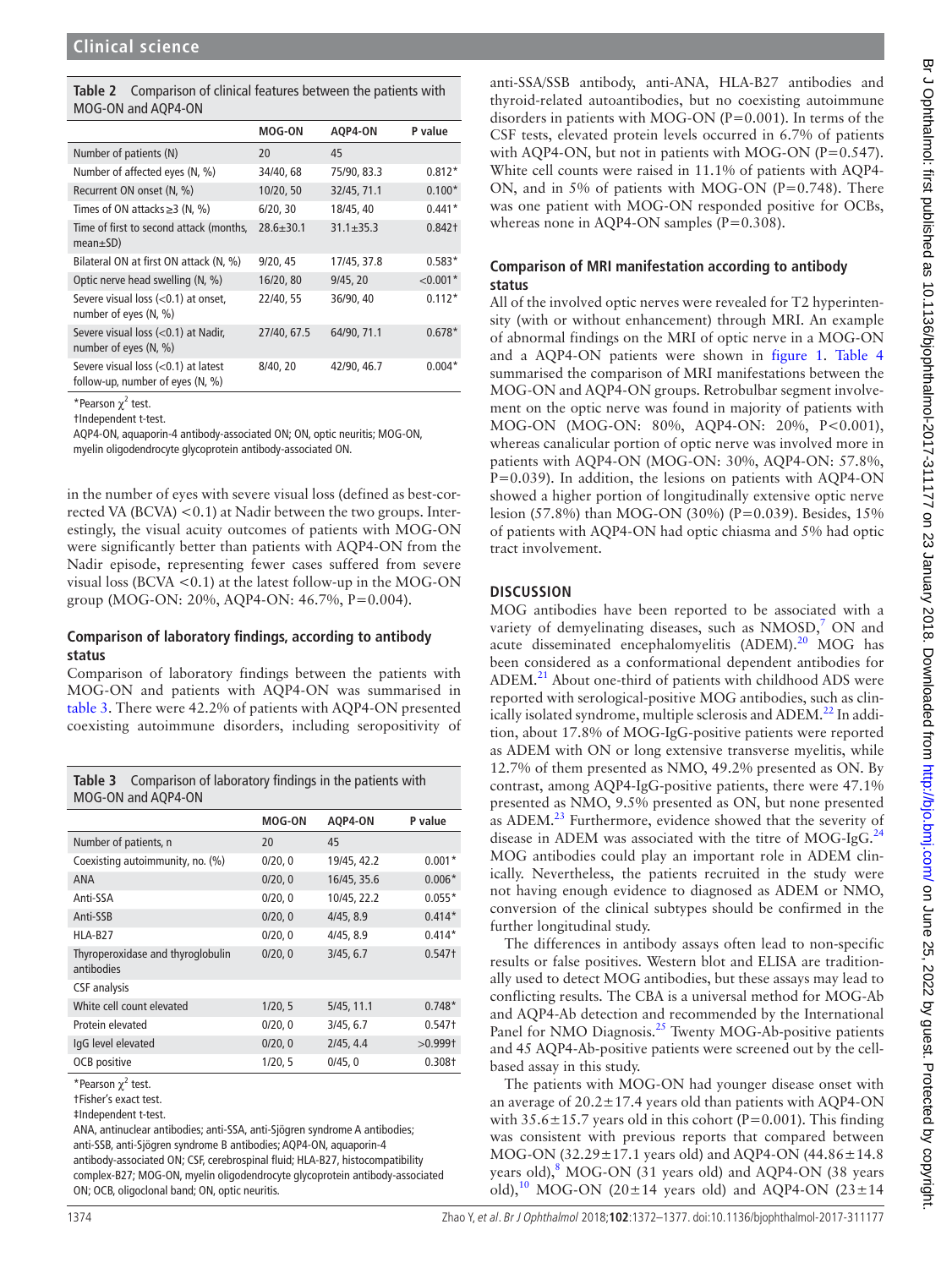

<span id="page-3-0"></span>**Figure 1** Optic nerve abnormalities detected by MRI in patients with MOG-ON and AQP4-ON (A and B) coronal T2-weighted images from a 10-year-old girl with seropositive MOG-Ab relapsing ON. (A) Lesions in bilateral retrobulbar segment of the optic nerve on the first attack. (B) Lesions in bilateral retrobulbar segment of the optic nerve on the second attack, 1 year after the first attack. (C–F) Images from a 5-yearold girl with seropositive MOG-Ab bilateral ON showing longitudinally extensive bilateral optic nerve lesion extending from the chiasm. (C) Axial T2-weighted Image. (D) T1 postcontrast images. (E) Coronal T2 weighted Image. (F) T1 postcontrast image. (G and H) Images from a 41-year-old woman with seropositive AQP4-Ab ON. (G) Coronal T2 weighted image showing extensive T2 high signal in the right posterior portion of the optic nerve. (H) Sagittal Gd enhancement T1-weighted image, showing lesion in the right posterior portion of the optic nerve with marked postcontrast enhancement. (I and J) Images from a 51-year-old man with seropositive AQP4-Ab ON. (I) Axial T2-weighted image, showing extensive T2 high signal in the right posterior portion of the optic nerve. (J) Axial Gd enhancement T1-weighted image showing lesion in the right posterior portion of the optic nerve with marked postcontrast enhancement. AQP4-ON, aquaporin-4 antibody-associated ON; MOG-ON, myelin oligodendrocyte glycoprotein antibody-associated ON; ON, optic neuritis

<span id="page-3-1"></span>**Table 4** Comparison of orbital MRI findings in the patients with MOG-ON and AQP4-ON

|                                                | <b>MOG-ON</b> | AQP4-ON     | P value* |
|------------------------------------------------|---------------|-------------|----------|
| Number of patients, (n)                        | 20            | 45          |          |
| Orbital MRI lesion, n/total (%)                |               |             |          |
| T <sub>2</sub> lesion                          | 20/20, 100    | 45/45, 100  |          |
| Post-enhancement                               | 16/20, 80     | 40/45, 88.9 | 0.570    |
| Radiological bilateral ON                      | 14/20, 70     | 30/45, 66.7 | 0.791    |
| Optic nerve head swelling                      | 16/20, 80     | 9/45, 20    | < 0.001  |
| Retrobulbar                                    | 16/20, 80     | 9/45, 20    | < 0.001  |
| Canalicular                                    | 6/20, 30      | 26/45, 57.8 | 0.039    |
| Intracranial                                   | 3/20, 15      | 16/45, 35.6 | 0.093    |
| Chiasmal involvement                           | 3/20, 15      | 10/45, 22.2 | 0.737    |
| Optic tract involvement                        | 1/20, 5       | 3/45, 6.7   | >0.999   |
| Longitudinally extensive optic nerve<br>lesion | 6/20, 30      | 26/45, 57.8 | 0.039    |
| Brain MRI lesion, n                            | 2/5           | 8/25        | >0.999   |
| Spinal MRI lesion, n                           | 0/8           | 17/32       | 0.020    |

Longitudinally extensive optic nerve lesion: the lesion involved more than 1/2 segments of the whole optic nerve.

\*Pearson  $\chi^2$  test.

AQP4-ON, aquaporin-4 antibody-associated ON; MOG-ON, myelin oligodendrocyte glycoprotein antibody-associated ON; ON, optic neuritis.

years old). $^{26}$  $^{26}$  $^{26}$  More than half (65%) of our patients with MOG-ON had a juvenile (<18 years) disease onset, which was more than those reported by previous study showing about 12.5%, $9.50\%$  $9.50\%$  or  $16.7\%$ <sup>13</sup> of MOG-Ab-positive patients with demyelinating diseases began during juvenile period. The age at MOG-ON onset ranged from 5 years to 63 years, and the age at AQP4-ON onset ranged from 8 years to 72 years. Both of MOG-ON and AQP4-ON could occur in children or in the elderly. This result was similar to previous reports.  $913$ 

More than 90% of patients with AQP4-ON were female indicating a strong female predominance in patients with AQP4-ON. Similar female/male ratio was also observed in AQP4-Abs-positive demyelinating disease in the other studies.<sup>8  $\overline{9}$ </sup> In contrast, patients with MOG-ON had a less female preponderance, 70% of MOG-ON patients were female; nevertheless, females still accounted for the majority among patients with MOG-ON in this study. However, the sex ratios were variable in the previous reports, female patients accounted for between 37.5% and  $75\%$ .  $8-10\,26$ 

Bilateral ON and optic disc swelling were commonly observed in our Chinese MOG-ON cohort, which was corresponding with those patients with MOG-ON in various ethnic groups.[26](#page-5-0) However, previous reports indicated that most of the MOG-Ab-positive patients presented as monophasic disease or had less relapsing rate, $8^{\degree}$  which was different from the current study demonstrating both patients with MOG-ON and AQP4-ON had high recurrent episodes. However, in some other studies, patients with MOG-ON were frequently associated with a recurrent disease course.<sup>14</sup> This study indicated that Chinese patients with MOG-ON might also have a high tendency to relapse, so that long-term immunotherapy should be considered in relapsing patients with MOG-ON.

Most of the patients with MOG-ON in this study were suffered from severe vision loss at the first attack but had relatively good visual recovery by comparing with patients with AQP4-ON. The ONTT studies reported 50% of patients with idiopathic demyelinating ON could have visual recovery of 20/20 and 68% had  $20/40$  or better vision after 1 year.<sup>27</sup> In our previous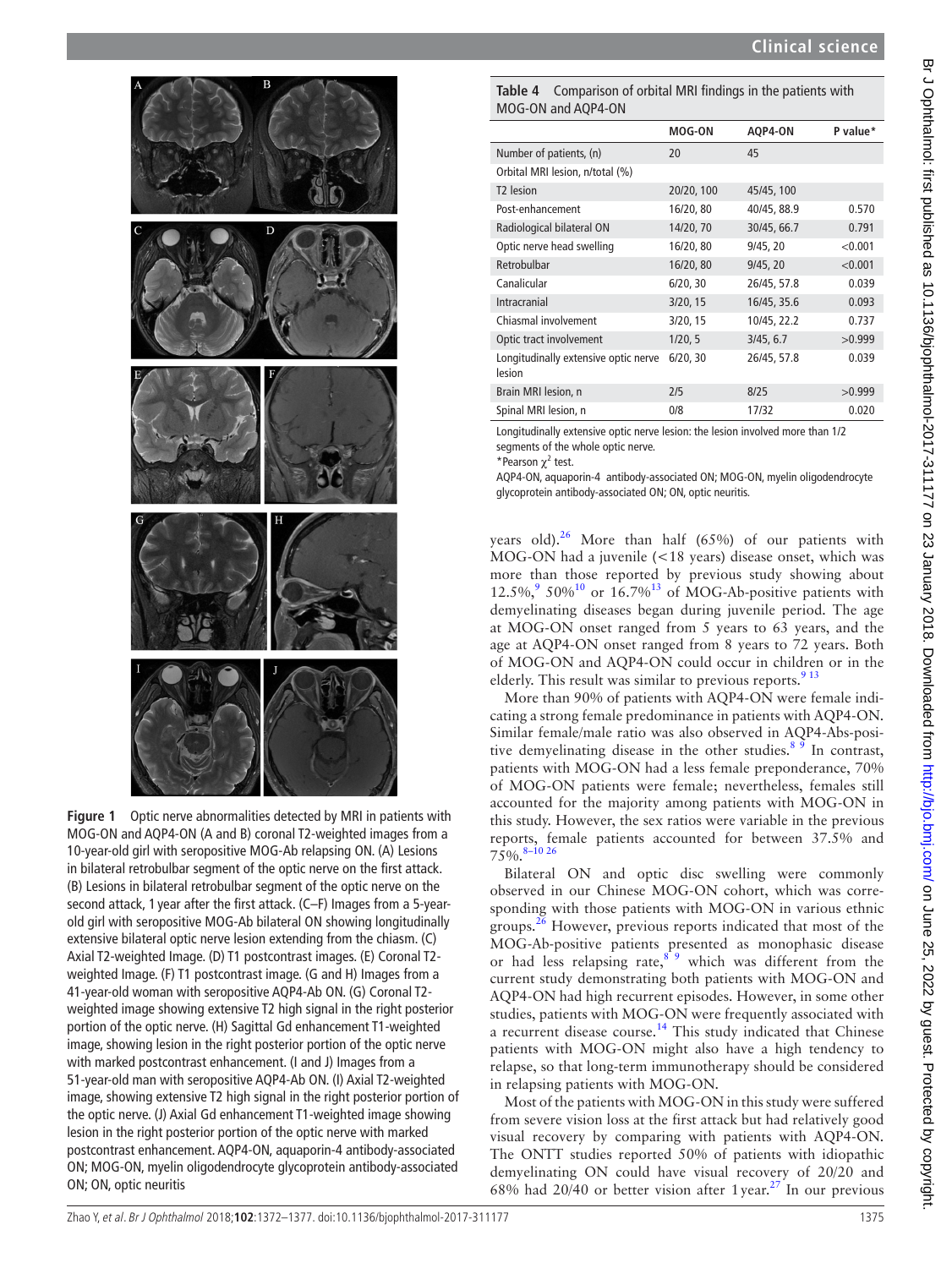study, the BCVA in AQP4-Ab-negative ON eyes was better than AQP4-Ab-positive ON eyes.[28](#page-5-2) In NEMOS of Caucasian descent,<sup>14</sup> the patients' VA was less impaired in the MOG-ON subgroup than in the AQP4-ON subgroup after more than 3 months follow-up, but the difference was not significant. The results from our Chinese cohort showed that the onset episode severity of patients with MOG-ON was similar to AQP4-ON ones but had a better visual recovery for the former group of patients.

Coexisting autoimmune disorders were presenting in more than one-fourth (19/73) of our patients with AQP4-ON. This phenomenon was also observed in AQP4-Ab-positive NMOSD.<sup>[29](#page-5-3)</sup> By contrast, coexisting autoimmune disorders were absent in all of the MOG-ON patients in our Chinese cohort. It was in line with other studies that reported a lower frequency of concomitant autoimmune disorders in 'AQP4-IgG-seronegative' patients with NMOSD.<sup>30</sup> The results indicated that MOG-ON might have less overlapping pathogenesis with autoimmune disorders than AQP4-ON.

Consistent with the study of Ramanathan *et al*<sup>26</sup> the MRI lesions showing on the patients with MOG-ON tended to involve the anterior optic nerve segment, whereas patients with AQP4-ON were involved the posterior optic nerve segment. Nevertheless, there were 3/20 (15%) of lesion on patients with MOG-ON involved optic chiasm, and 1/20 (5%) of the encountered lesions involved optic tract in the current study, which indicated that MRI manifestation of MOG-ON can be longitudinally extensive and affect the entire visual pathway.

Some limitations still exist in the current study. First, all of the recruited subjects were collected from the single neuro-ophthalmology centre in the northern China instead of a multicentre study. Second, because the patients presented ocular symptoms and visited ophthalmology clinic first, some MOG-Ab-positive patients with non-ocular demyelinating disorders could not be investigated. Larger investigations cooperation with neurology department and other institutes should be conducted in the further study. Third, longitudinal study should also be necessary in Chinese patients with MOG-ON to investigate the conversion rate of NMOSD or ADEM.

In summary, the clinical features of MOG-ON in Chinese demyelinating ON were not mild like most previous reports. Most of patients with MOG-ON underwent a severe vision loss at onset and had a high relapsing tendency. MOG-ON had some distinct clinical features with AQP4-ON, such as a high rate of optic disc involvement, less overlapping pathogenesis with autoimmune disorders and also a better visual recovery. We believed that MOG-ON might have its unique pathogenesis, which was different from AQP4-ON. MOG-Ab should be tested in patients with demyelinating ON as a serological clinical biomarker in clinical management.

**Acknowledgements** We would like to thank all the participants in this study and Dr Mo Yang, Dr Shuo Zhao, Dr Hao Kang, Dr Dahe Lin, Dr Huanfen Zhou, Dr Chunxia Peng, Miss Mengying Lai and all participating optometrists and nurses at Department of Ophthalmology in Chinese PLA General Hospital, for their assistance.

**Contributors** YZ and ST: study design, manuscript draft and revision, data collection and statistical analysis. TCYC: study design and manuscript revision. QX: study design and manuscript revision. JZ, DT and HF: study design and data collection. SW: study design, correspondence and manuscript revision.

**Funding** National High TechnologyResearch and Development Program of China (863 Program) 2015AA020511 and 59th China Postdoctoral Science Foundation 2016M592983.

**Competing interests** None declared.

**Patient consent** Obtained.

**Ethics approval** The institutional review board at the Chinese PLAGH.

**Provenance and peer review** Not commissioned; externally peer reviewed.

© Article author(s) (or their employer(s) unless otherwise stated in the text of the article) 2018. All rights reserved. No commercial use is permitted unless otherwise expressly granted.

#### **References**

- <span id="page-4-0"></span>1 The clinical profile of optic neuritis. Experience of the Optic Neuritis Treatment Trial. Optic Neuritis Study Group. [Arch Ophthalmol](http://www.ncbi.nlm.nih.gov/pubmed/1841573) 1991;109:1673–8.
- <span id="page-4-1"></span>2 Derfuss T, Meinl E. Identifying autoantigens in demyelinating diseases: valuable clues to diagnosis and treatment? [Curr Opin Neurol](http://dx.doi.org/10.1097/WCO.0b013e3283533a64) 2012;25:231-8.
- <span id="page-4-2"></span>3 Peng C, Wang W, Xu Q, et al. Structural Alterations of Segmented Macular Inner Layers in Aquaporin4-Antibody-Positive Optic Neuritis Patients in a Chinese Population. PLoS [One](http://dx.doi.org/10.1371/journal.pone.0157645) 2016;11:e0157645.
- <span id="page-4-3"></span>4 Hyun JW, Jeong IH, Joung A, et al. Evaluation of the 2015 diagnostic criteria for neuromyelitis optica spectrum disorder. [Neurology](http://dx.doi.org/10.1212/WNL.0000000000002655) 2016;86:1772–9.
- <span id="page-4-4"></span>5 Lennon VA, Wingerchuk DM, Kryzer TJ, et al. A serum autoantibody marker of neuromyelitis optica: distinction from multiple sclerosis. *[Lancet](http://dx.doi.org/10.1016/S0140-6736(04)17551-X)* 2004;364:2106–12.
- <span id="page-4-5"></span>6 Jarius S, Ruprecht K, Wildemann B, et al. Contrasting disease patterns in seropositive and seronegative neuromyelitis optica: A multicentre study of 175 patients. [J Neuroinflammation](http://dx.doi.org/10.1186/1742-2094-9-14) 2012;9:14.
- <span id="page-4-6"></span>7 Kitley J, Woodhall M, Waters P, et al. Myelin-oligodendrocyte glycoprotein antibodies in adults with a neuromyelitis optica phenotype. [Neurology](http://dx.doi.org/10.1212/WNL.0b013e31826aac4e) 2012;79:1273-7.
- <span id="page-4-21"></span>8 Kitley J, Waters P, Woodhall M, et al. Neuromyelitis optica spectrum disorders with aquaporin-4 and myelin-oligodendrocyte glycoprotein antibodies: a comparative study. [JAMA Neurol](http://dx.doi.org/10.1001/jamaneurol.2013.5857) 2014;71:276–83.
- <span id="page-4-23"></span>9 Sato DK, Callegaro D, Lana-Peixoto MA, et al. Distinction between MOG antibody-positive and AQP4 antibody-positive NMO spectrum disorders. [Neurology](http://dx.doi.org/10.1212/WNL.0000000000000101) 2014;82:474–81.
- <span id="page-4-22"></span>10 Pröbstel AK, Rudolf G, Dornmair K, et al. Anti-MOG antibodies are present in a subgroup of patients with a neuromyelitis optica phenotype. [J Neuroinflammation](http://dx.doi.org/10.1186/s12974-015-0256-1) 2015;12:46.
- <span id="page-4-7"></span>11 Jarius S, Ruprecht K, Kleiter I, et al. MOG-IgG in NMO and related disorders: a multicenter study of 50 patients. Part 1: Frequency, syndrome specificity, influence of disease activity, long-term course, association with AQP4-IgG, and origin. [J Neuroinflammation](http://dx.doi.org/10.1186/s12974-016-0717-1) 2016;13:279.
- <span id="page-4-8"></span>12 Hacohen Y, Absoud M, Deiva K, et al. Myelin oligodendrocyte glycoprotein antibodies are associated with a non-MS course in children. Neurol Neuroimmunol [Neuroinflamm](http://dx.doi.org/10.1212/NXI.0000000000000081) 2015;2:e81.
- <span id="page-4-9"></span>13 Zhou L, Huang Y, Li H, et al. MOG-antibody associated demyelinating disease of the CNS: A clinical and pathological study in Chinese Han patients. [J Neuroimmunol](http://dx.doi.org/10.1016/j.jneuroim.2017.01.007) 2017;305:19–28.
- <span id="page-4-10"></span>14 Pache F, Zimmermann H, Mikolajczak J, et al. MOG-IgG in NMO and related disorders: a multicenter study of 50 patients. Part 4: Afferent visual system damage after optic neuritis in MOG-IgG-seropositive versus AQP4-IgG-seropositive patients. [J Neuroinflammation](http://dx.doi.org/10.1186/s12974-016-0720-6) 2016;13:282.
- <span id="page-4-11"></span>15 Nakajima H, Yamane K, Kimura F, et al. Optic perineuritis associated with antineutrophil cytoplasmic autoantibody-related hypertrophic pachymeningitis: a case report. [Neurol Sci](http://dx.doi.org/10.1007/s10072-015-2454-0) 2016;37:641–3.
- 16 Martinez-Hernandez E, Sepulveda M, Rostásy K, et al. Antibodies to aquaporin 4, myelin-oligodendrocyte glycoprotein, and the glycine receptor  $\alpha$ 1 subunit in patients with isolated optic neuritis. [JAMA Neurol](http://dx.doi.org/10.1001/jamaneurol.2014.3602) 2015;72:187-93.
- <span id="page-4-12"></span>17 Beck RW, Cleary PA, Anderson MM, et al. A randomized, controlled trial of corticosteroids in the treatment of acute optic neuritis. The Optic Neuritis Study Group. [N Engl J Med](http://dx.doi.org/10.1056/NEJM199202273260901) 1992;326:581–8.
- <span id="page-4-13"></span>18 Tingjun C, Zhaohui L, Zhaocai J, et al. Changes of CXCL12, CXCL14 and PDGF levels in the brain of patients with idiopathic demyelinating optic neuritis and neuromyelitis optica. [J Neuroimmunol](http://dx.doi.org/10.1016/j.jneuroim.2014.12.004) 2015;279:1–6.
- <span id="page-4-14"></span>Tintoré M, Rovira A, Brieva L, et al. Isolated demyelinating syndromes: comparison of CSF oligoclonal bands and different MR imaging criteria to predict conversion to CDMS. [Mult Scler](http://dx.doi.org/10.1191/135245801701567069) 2001;7:359–63.
- <span id="page-4-15"></span>20 Cobo-Calvo Á, Ruiz A, D'Indy H, et al. MOG antibody-related disorders: common features and uncommon presentations. [J Neurol](http://dx.doi.org/10.1007/s00415-017-8583-z) 2017;264:1945-55
- <span id="page-4-16"></span>21 O'Connor KC, McLaughlin KA, De Jager PL, et al. Self-antigen tetramers discriminate between myelin autoantibodies to native or denatured protein. [Nat Med](http://dx.doi.org/10.1038/nm1488) 2007;13:211–7.
- <span id="page-4-17"></span>22 Reindl M, Di Pauli F, Rostásy K, et al. The spectrum of MOG autoantibody-associated demyelinating diseases. [Nat Rev Neurol](http://dx.doi.org/10.1038/nrneurol.2013.118) 2013;9:455–61.
- <span id="page-4-18"></span>23 Berger T, Reindl M. Antibody biomarkers in CNS demyelinating diseases - a long and winding road. [Eur J Neurol](http://dx.doi.org/10.1111/ene.12759) 2015;22:1162-8.
- <span id="page-4-19"></span>24 Di Pauli F, Mader S, Rostasy K, et al. Temporal dynamics of anti-MOG antibodies in CNS demyelinating diseases. [Clin Immunol](http://dx.doi.org/10.1016/j.clim.2010.11.013) 2011;138:247–54.
- <span id="page-4-20"></span>25 Wingerchuk DM, Banwell B, Bennett JL, et al. International consensus diagnostic criteria for neuromyelitis optica spectrum disorders. [Neurology](http://dx.doi.org/10.1212/WNL.0000000000001729) 2015;85:177-89.